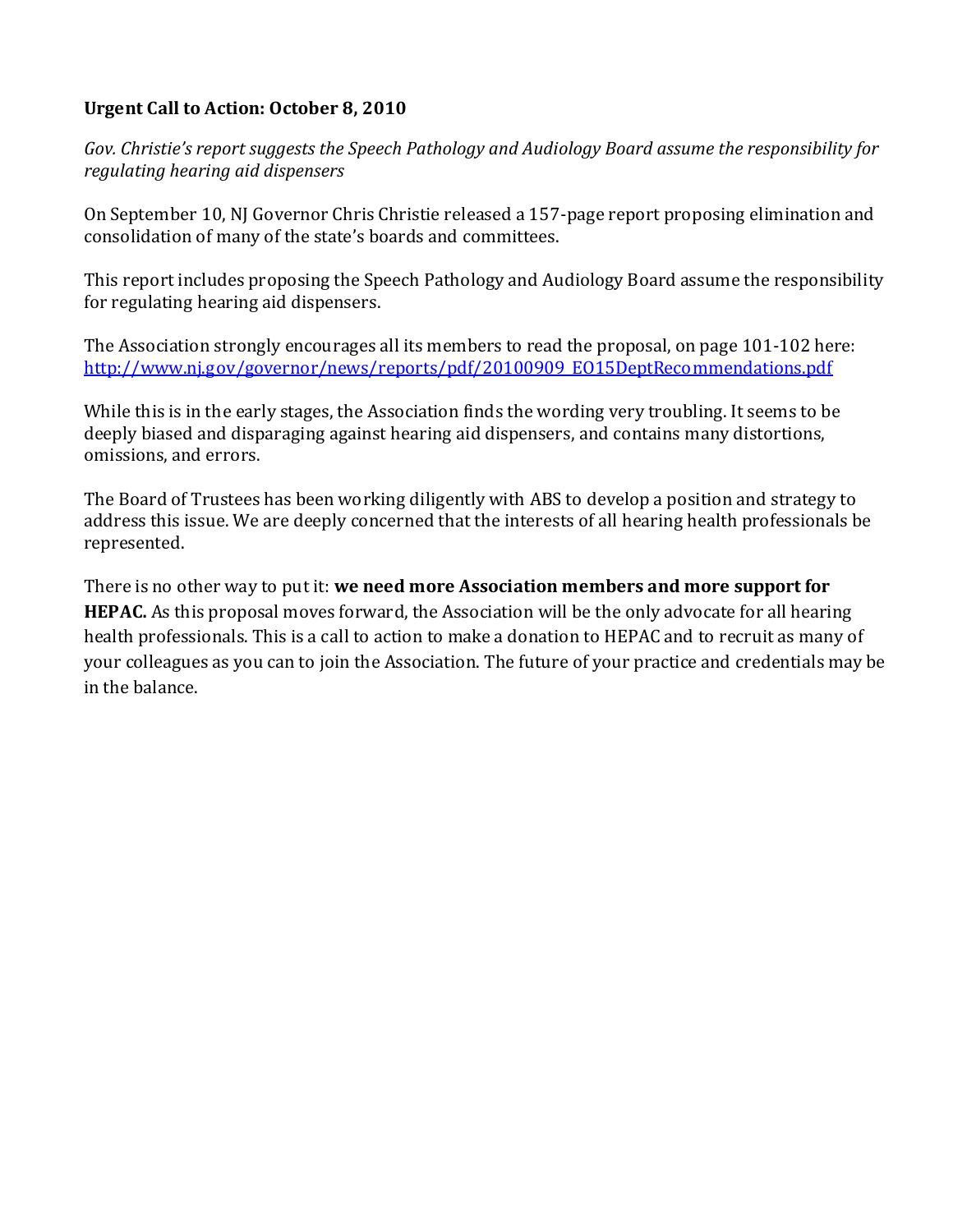## **Proposed Changes to Bylaws to be put to Members' vote – November 2010**

*Changes would be voted upon at November 2010's general membership meeting* 

In addition to the election slate for November's general membership meeting, Association members should be on the lookout for a proposal from the Board of Trustees. The trustees are proposing, starting next year, to change the General Membership Meeting (including election of trustees and officers) to coincide with the Association Convention.

The Trustees believe that doing so would:

- · Attract more Members to the Association meeting/election
- · Expose new potential members to the Association and increase new memberships
- · Increase attendance to the convention/continuing education conference

### **The 2010 annual General Membership Meeting will be held at the Crown Plaza Hotel in Jamesburg, NJ at 4:30PM November 17, 2010. We encourage all members to attend.**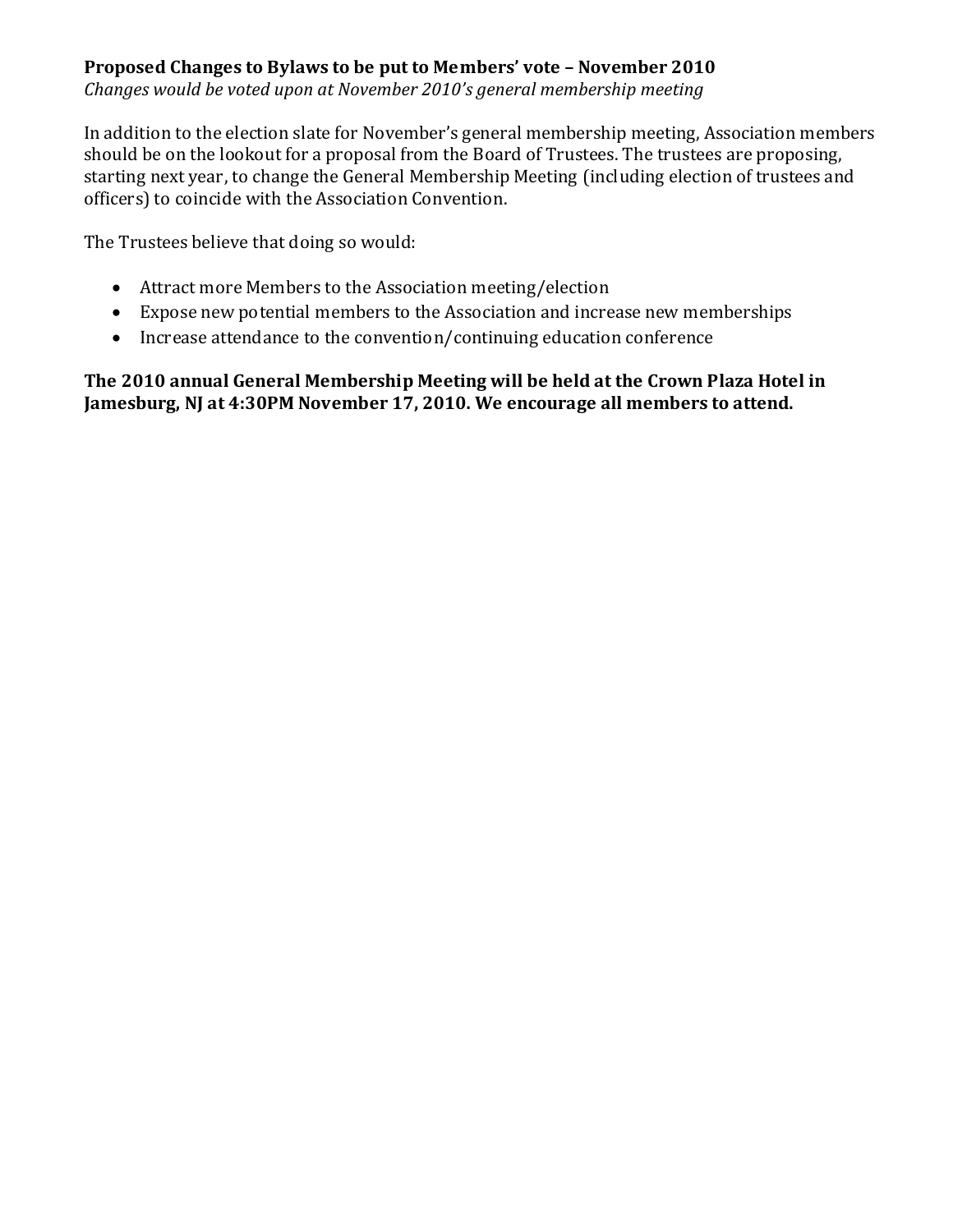#### **REGULATORY NEWS – October 2010**

**The State of New Jersey Audiology And Speech-Language Pathology Advisory Committee has enacted new regulations expanding audiologists' scope of practice to include cerumen management.** 

A copy of the new regulations can be found on the web at: http://www.state.nj.u s/oag/ca/aud/NJAC13\_44c\_7\_1a.pdf

Note that there are training requirements that must be met before performing cerumen management. The original proposal would have required observing 30 procedures by a physician, and then 30 physician-supervised procedures, before an audiologist would be allowed to remove cerumen independently.

Through the Association's efforts with our lobbyists, these requirements were changed to a far more reasonable six observations and six supervised cerumen removal procedures before independently performing cerumen management.

Additionally, the original proposal required that the supervision be done only by a physician. The Association recognized that it may be difficult for audiologists in private practice to arrange observation and supervision with physicians. After asserting our position, the new regulations allow that the supervision can be done under another audiologist.

**Legislative watch is probably the single most important benefit to members of the Association.**  We are dedicated to protecting the interests of you, your practice, and the people you serve. As illustrated here, other powerful interests may impose their agendas upon us if we do not remain strong. NJAHHP is the only professional association protecting the interest of all hearing health professionals in New Jersey. **Your support o f the Association and HEPAC is key to protecting your interests in Trenton.**